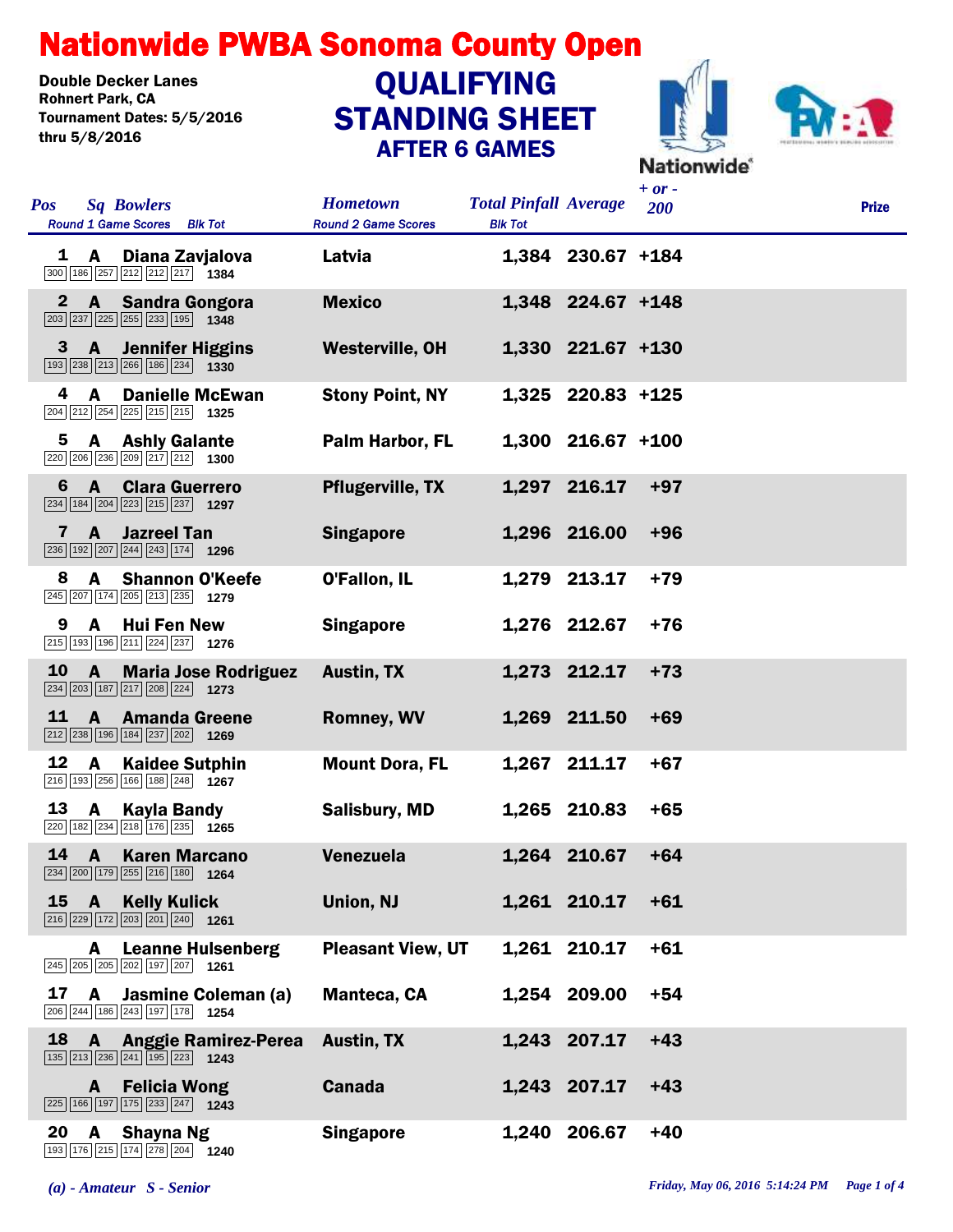| <b>Pos</b> |                      | <b>Sq Bowlers</b><br>Round 1 Game Scores Blk Tot                                                                          | <b>Hometown</b><br><b>Round 2 Game Scores</b> | <b>Total Pinfall Average</b><br><b>Blk Tot</b> |                  | $+ or -$<br>200 | <b>Prize</b> |
|------------|----------------------|---------------------------------------------------------------------------------------------------------------------------|-----------------------------------------------|------------------------------------------------|------------------|-----------------|--------------|
| 21         | A                    | <b>Josie Earnest</b><br>203 196 216 192 248 183 1238                                                                      | <b>Nashville, TN</b>                          |                                                | 1,238 206.33     | $+38$           |              |
| 22         | $\mathbf{A}$         | <b>Diandra Asbaty</b><br>233 213 169 194 225 193 1227                                                                     | Chicago, IL                                   |                                                | 1,227 204.50     | $+27$           |              |
| 23         | A                    | Karen Rosprim (a)<br>234 180 158 206 233 214 1225                                                                         | Albany, CA                                    |                                                | 1,225 204.17     | $+25$           |              |
| 24         | A                    | Daphne Tan<br>191 235 178 231 182 201 1218                                                                                | <b>Singapore</b>                              |                                                | 1,218 203.00     | $+18$           |              |
| 25         | A                    | <b>Elysia Current</b><br>$\boxed{212}\boxed{235}\boxed{217}\boxed{213}\boxed{179}\boxed{160}$ 1216                        | Ephrata, PA                                   |                                                | 1,216 202.67     | $+16$           |              |
| 26         | $\mathbf{A}$         | <b>Jacqueline Carbonetto</b><br>$\boxed{205}$ 165 214 203 205 210 1202                                                    | <b>Blauvelt, NY</b>                           |                                                | 1,202 200.33     | $+2$            |              |
| 27         | $\mathbf{A}$         | <b>Rocio Restrepo</b><br>202 208 192 187 199 209 1197                                                                     | Louisville, OH                                | 1,197                                          | 199.50           | $-3$            |              |
| 28         | $\mathbf{A}$         | <b>Missy Parkin</b><br>201 204 223 186 205 173 1192                                                                       | Laguna Hills, CA                              |                                                | 1,192 198.67     | $-8$            |              |
| 29         | A                    | <b>Mariana Ayala</b><br>182 153 218 182 234 215 1184                                                                      | <b>Grand Prairie, TX</b>                      |                                                | 1,184 197.33     | $-16$           |              |
| 30         | $\mathbf{A}$         | <b>Tnia Falbo</b><br>$\boxed{227}$ 195 205 162 214 180 1183                                                               | <b>Greensburg, PA</b>                         | 1,183                                          | 197.17           | $-17$           |              |
| 31         | $\mathbf{A}$         | <b>Bryanna Cote</b><br>224 176 173 195 211 203 1182                                                                       | <b>Red Rock, AZ</b>                           |                                                | 1,182 197.00     | $-18$           |              |
| 32         | A                    | <b>Wendy Macpherson</b><br>201 177 181 225 191 200 1175                                                                   | Henderson, NV                                 | 1,175                                          | 195.83           | $-25$           |              |
| 33         | <b>Cut Line</b><br>A | <b>Cash Line</b><br>Kristina Szczerbinski<br>217 267 185 186 148 171 174                                                  | North Tonawanda, NY 1,174 195.67              |                                                |                  | -26             |              |
|            |                      | 34 A Natalie Goodman<br>190 198 207 170 232 176 1173                                                                      | O'Fallon, IL                                  |                                                | 1,173 195.50 -27 |                 |              |
| 35         | $\mathbf{A}$         | <b>Stefanie Johnson</b><br>168 192 182 203 223 202 1170                                                                   | <b>Grand Prairie, TX</b>                      |                                                | 1,170 195.00     | $-30$           |              |
| 36         | A                    | <b>Heather D'Errico</b><br>188 154 233 178 233 182 168                                                                    | Rochester, NY                                 | 1,168                                          | 194.67           | $-32$           |              |
| 37         | $\mathbf{A}$         | <b>Liz Johnson</b><br>198 191 160 193 195 226 1163                                                                        | <b>Cheektowaga, NY</b>                        | 1,163                                          | 193.83           | $-37$           |              |
| 38         | A                    | <b>Samantha Schaden</b><br>170 200 179 206 192 211 158                                                                    | <b>Baltimore, MD</b>                          | 1,158                                          | 193.00           | $-42$           |              |
| 39         | $\mathbf{A}$         | <b>Kristina Wendell</b><br>203 195 202 217 189 149 1155                                                                   | Kingston, NY                                  | 1,155                                          | 192.50           | $-45$           |              |
| 40         | A                    | Keli Callahan (a)<br>152 179 210 197 228 180 1146                                                                         | Las Vegas, NV                                 | 1,146                                          | 191.00           | $-54$           |              |
| 41         | $\mathbf{A}$         | <b>Kerry Smith</b><br>172 150 216 191 191 200 1120                                                                        | <b>New Holland, PA</b>                        | 1,120                                          | 186.67           | $-80$           |              |
| 42         | $\mathbf{A}$         | <b>Brandi Calderon</b><br>$\boxed{154}$ $\boxed{175}$ $\boxed{152}$ $\boxed{225}$ $\boxed{215}$ $\boxed{192}$ <b>1113</b> | Tempe, AZ                                     | 1,113                                          | 185.50           | $-87$           |              |
| 43         | A                    | <b>Lilia Robles</b><br>162 162 221 164 205 190<br>1104                                                                    | <b>Mexico</b>                                 |                                                | 1,104 184.00     | $-96$           |              |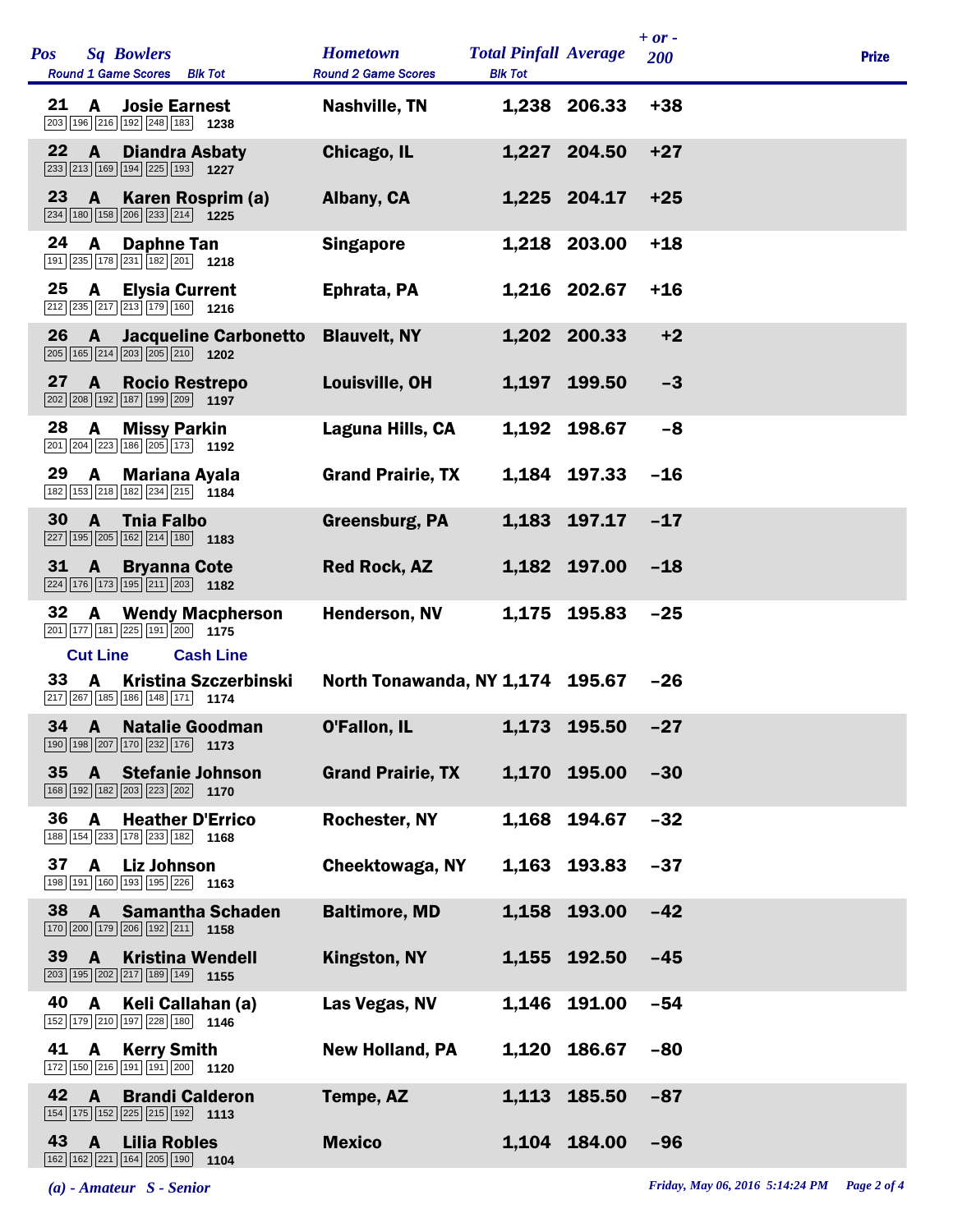| <b>Sq Bowlers</b><br><b>Pos</b><br>Round 1 Game Scores Blk Tot                                                                    |                              | <b>Hometown</b><br><b>Round 2 Game Scores</b> | <b>Total Pinfall Average</b><br><b>Blk Tot</b> |                   | $+ or -$<br>200 | <b>Prize</b> |
|-----------------------------------------------------------------------------------------------------------------------------------|------------------------------|-----------------------------------------------|------------------------------------------------|-------------------|-----------------|--------------|
| 44<br>A<br><b>Jodi Woessner</b><br>159 148 179 217 204 196 1103                                                                   |                              | Oregon, OH                                    |                                                | 1,103 183.83      | $-97$           |              |
| 45<br>A<br><b>Brandi Branka</b><br>175 190 161 178 193 205 1102                                                                   |                              | <b>Fairview Hgts, IL</b>                      |                                                | 1,102 183.67      | $-98$           |              |
| Kristie Leong (a)<br>A<br>$\boxed{181}$ $\boxed{167}$ $\boxed{167}$ $\boxed{176}$ $\boxed{197}$ $\boxed{214}$ <b>1102</b>         |                              | Daly City, CA                                 |                                                | 1,102 183.67      | $-98$           |              |
| 47<br>A<br><b>Erin McCarthy</b><br>$\boxed{246}$ 166 161 180 211 136 1100                                                         |                              | Omaha, NE                                     |                                                | 1,100 183.33 -100 |                 |              |
| <b>Cherie Tan</b><br>A<br>$\boxed{204}$ 194 144 183 177 198 1100                                                                  |                              | <b>Singapore</b>                              |                                                | 1,100 183.33 -100 |                 |              |
| 49<br>A<br><b>Emily Fagan (a)</b><br>$\boxed{184}\boxed{176}\boxed{175}\boxed{182}\boxed{212}\boxed{170}$ 1099                    |                              | <b>Berkeley, CA</b>                           |                                                | 1,099 183.17 -101 |                 |              |
| 50<br>$\mathbf{A}$<br>$\boxed{178}\boxed{195}\boxed{170}\boxed{189}\boxed{185}\boxed{175}$ 1092                                   |                              | Jacquelyn Matsutani (a) Pleasant Hill, CA     |                                                | 1,092 182.00 -108 |                 |              |
| 51<br>A<br><b>Elise Bolton</b><br>185 147 189 180 194 194 1089                                                                    |                              | <b>Merritt Island, FL</b>                     |                                                | 1,089 181.50 -111 |                 |              |
| 52S A<br>181 183 162 199 167 195 1087                                                                                             | <b>Carolyn Dorin-Ballard</b> | Keller, TX                                    |                                                | 1,087 181.17 -113 |                 |              |
| 53<br><b>Kimberly Power (a)</b><br>A<br>170 200 173 201 170 172 1086                                                              |                              | San Leandro, CA                               |                                                | 1,086 181.00 -114 |                 |              |
| 54<br>$\mathbf{A}$<br>174 155 168 205 169 212 1083                                                                                | <b>Lindsay Boomershine</b>   | Perry, UT                                     |                                                | 1,083 180.50 -117 |                 |              |
| 55 A<br><b>Megan Kelly</b><br>153 193 171 181 181 199 1078                                                                        |                              | Dayton, OH                                    |                                                | 1,078 179.67 -122 |                 |              |
| 56<br>A<br>184 122 158 223 164 225 1076                                                                                           | <b>Brittany Himmelreich</b>  | Cressona, PA                                  |                                                | 1,076 179.33 -124 |                 |              |
| 57S A Robin Romeo<br>180 182 202 151 168 192 1075                                                                                 |                              | <b>Newhall, CA</b>                            |                                                | 1,075 179.17 -125 |                 |              |
| 58<br>A<br><b>Ashley Purkey</b><br>$\boxed{220}\boxed{172}\boxed{167}\boxed{187}\boxed{167}\boxed{159}$ 1072                      |                              | <b>Godfrey, IL</b>                            |                                                | 1,072 178.67 -128 |                 |              |
| 59<br>A<br>168 202 172 179 156 194 1071                                                                                           | <b>Catherine Rawsthorne</b>  | Tacoma, WA                                    |                                                | 1,071 178.50 -129 |                 |              |
| 60<br>A<br><b>Lynda Barnes</b><br>167 181 190 187 163 168 1056                                                                    |                              | Double Oak, TX                                |                                                | 1,056 176.00 -144 |                 |              |
| 61<br>$\mathbf{A}$<br><b>Carol Gianotti</b><br>183 160 174 177 191 168 1053                                                       |                              | <b>Henderson, NV</b>                          |                                                | 1,053 175.50 -147 |                 |              |
| 62<br>$\mathbf{A}$<br><b>Summer Jasmin</b><br>160 216 201 169 155 150 1051                                                        |                              | <b>Beckley, WV</b>                            |                                                | 1,051 175.17 -149 |                 |              |
| 63S A<br>Julie Yokoyama (a)<br>$\boxed{151}$ $\boxed{160}$ $\boxed{204}$ $\boxed{170}$ $\boxed{175}$ $\boxed{181}$ $\boxed{1041}$ |                              | Santa Rosa, CA                                |                                                | 1,041 173.50 -159 |                 |              |
| 64S A<br>183 171 193 166 146 177 1036                                                                                             | <b>Michelle Shumway (a)</b>  | Petaluma, CA                                  |                                                | 1,036 172.67 -164 |                 |              |
| 65<br>A<br>Rose Wolhar (a)<br>206 170 188 159 169 142 1034                                                                        |                              | Sunnyvale, CA                                 |                                                | 1,034 172.33 -166 |                 |              |
| <b>Amy Gamage</b><br>A<br>$\boxed{142}\boxed{177}\boxed{171}\boxed{193}\boxed{198}\boxed{153}$ 1034                               |                              | Las Vegas, NV                                 |                                                | 1,034 172.33 -166 |                 |              |